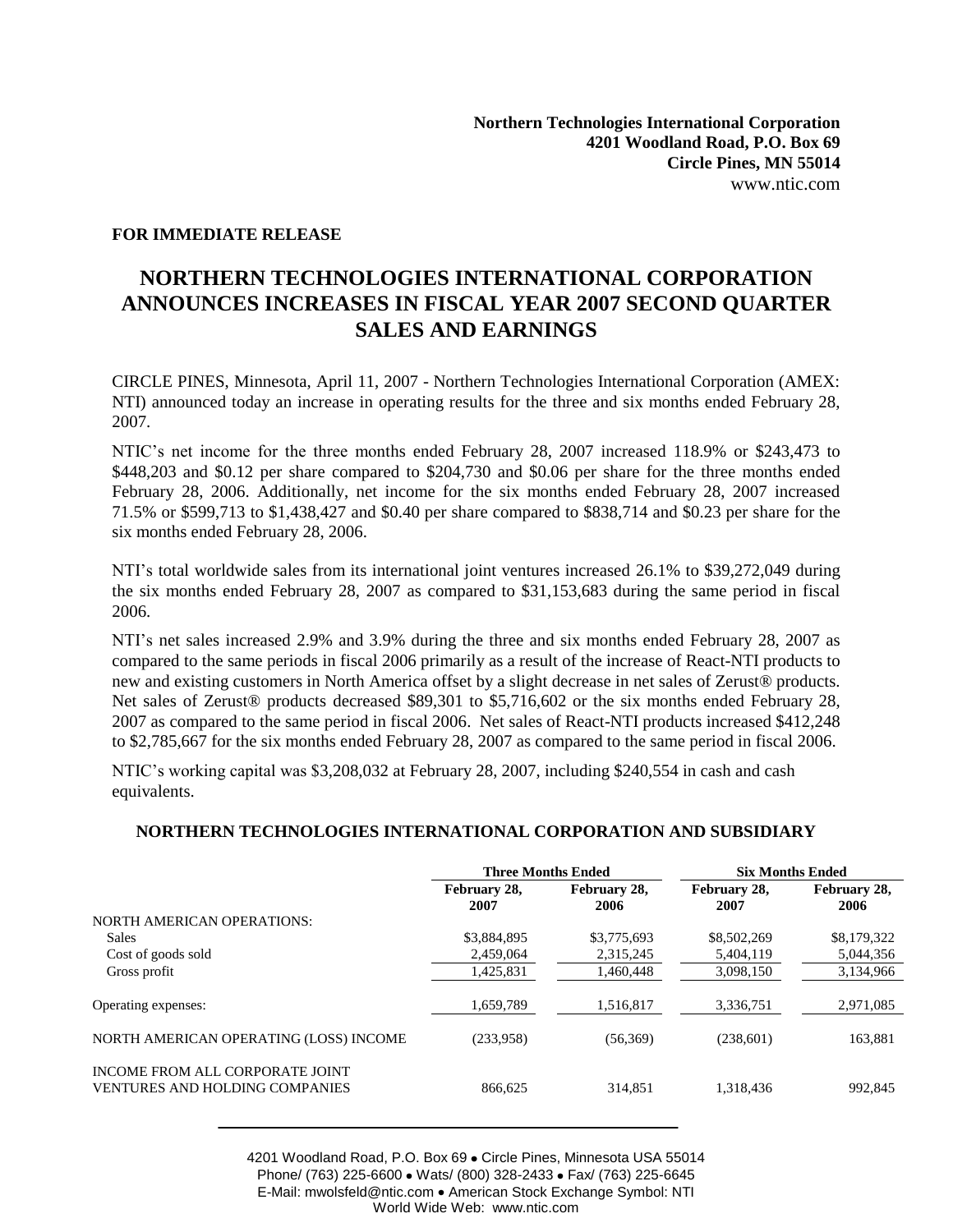| <b>INTEREST INCOME</b>                                        | 766       | 1,178     | 1,701       | 27,979    |
|---------------------------------------------------------------|-----------|-----------|-------------|-----------|
| <b>INTEREST EXPENSE</b>                                       | (47, 483) | (31,857)  | (90, 364)   | (35,506)  |
| <b>OTHER INCOME</b>                                           | 6,281     |           | 8,374       |           |
| <b>GAIN ON SALE OF ASSETS</b>                                 | 1,700     |           | 726,195     |           |
| <b>MINORITY INTEREST</b>                                      | 2,272     | 7,927     | (7,314)     | (7, 485)  |
| <b>INCOME BEFORE INCOME TAX EXPENSE</b>                       | 596,203   | 235,730   | 1,718,427   | 1,141,714 |
| <b>INCOME TAX EXPENSE</b>                                     | 148,000   | 31,000    | 280,000     | 303,000   |
| <b>NET INCOME</b>                                             | \$448,203 | \$204,730 | \$1,438,427 | \$838,714 |
| NET INCOME PER COMMON SHARE:                                  |           |           |             |           |
| Basic                                                         | \$0.12    | \$0.06    | \$0.40      | \$0.23    |
| Diluted                                                       | \$0.12    | \$0.06    | \$0.39      | \$0.23    |
| WEIGHTED AVERAGE COMMON SHARES<br><b>ASSUMED OUTSTANDING:</b> |           |           |             |           |
| Basic                                                         | 3,664,248 | 3,597,815 | 3,644,126   | 3,593,926 |
| Diluted                                                       | 3,690,260 | 3,628,594 | 3,679,023   | 3,618,101 |

Composite financial information from the audited and unaudited financial statements of the Company's joint ventures carried on the equity basis is summarized as follows:

|                                                                                                | February 28,<br>2007 | August 31,<br>2006   |
|------------------------------------------------------------------------------------------------|----------------------|----------------------|
| Current assets                                                                                 | \$36,481,058         | \$33,954,156         |
| Total assets                                                                                   | 42,967,257           | 39,030,247           |
| <b>Current liabilities</b>                                                                     | 13,733,953           | 14,323,903           |
| Non-current liabilities                                                                        | 3,522,544            | 1,496,557            |
| Joint ventures' equity                                                                         | 25,710,645           | 23,209,788           |
| Northern Technologies International Corporation's<br>share of Corporate Joint Ventures' equity | \$12,021,431         | \$10,772,102         |
|                                                                                                | February 28,<br>2007 | February 28,<br>2006 |
| Net sales                                                                                      | \$39,272,049         | \$31,153,683         |
| Gross profit                                                                                   | 18,925,025           | 14,703,559           |
| Net income                                                                                     | 3,133,779            | 2,742,286            |
| Northern Technologies International Corporation's share of                                     |                      |                      |
| equity in income of Corporate Joint Ventures                                                   | \$1,629,734          | \$1,315,326          |

## **About Northern Technologies International Corporation**

The Company focuses on developing, marketing and selling proprietary environmentally responsible materials science based products and technical services in over 50 countries worldwide via a network of joint ventures. In fiscal 2007, the Company's primary revenues derived from the sales of Zerust® rust and corrosion inhibiting packaging products and services to the automotive, electronics, electrical, mechanical, military and retail consumer markets. During this same period, the Company also received revenues from sales of proprietary new technologies including anti-abrasion ink additives, as well as biobased sintered metal mold release agents, bio-solvents, bio-emollients, bio-cleaners, bio-lubricants and